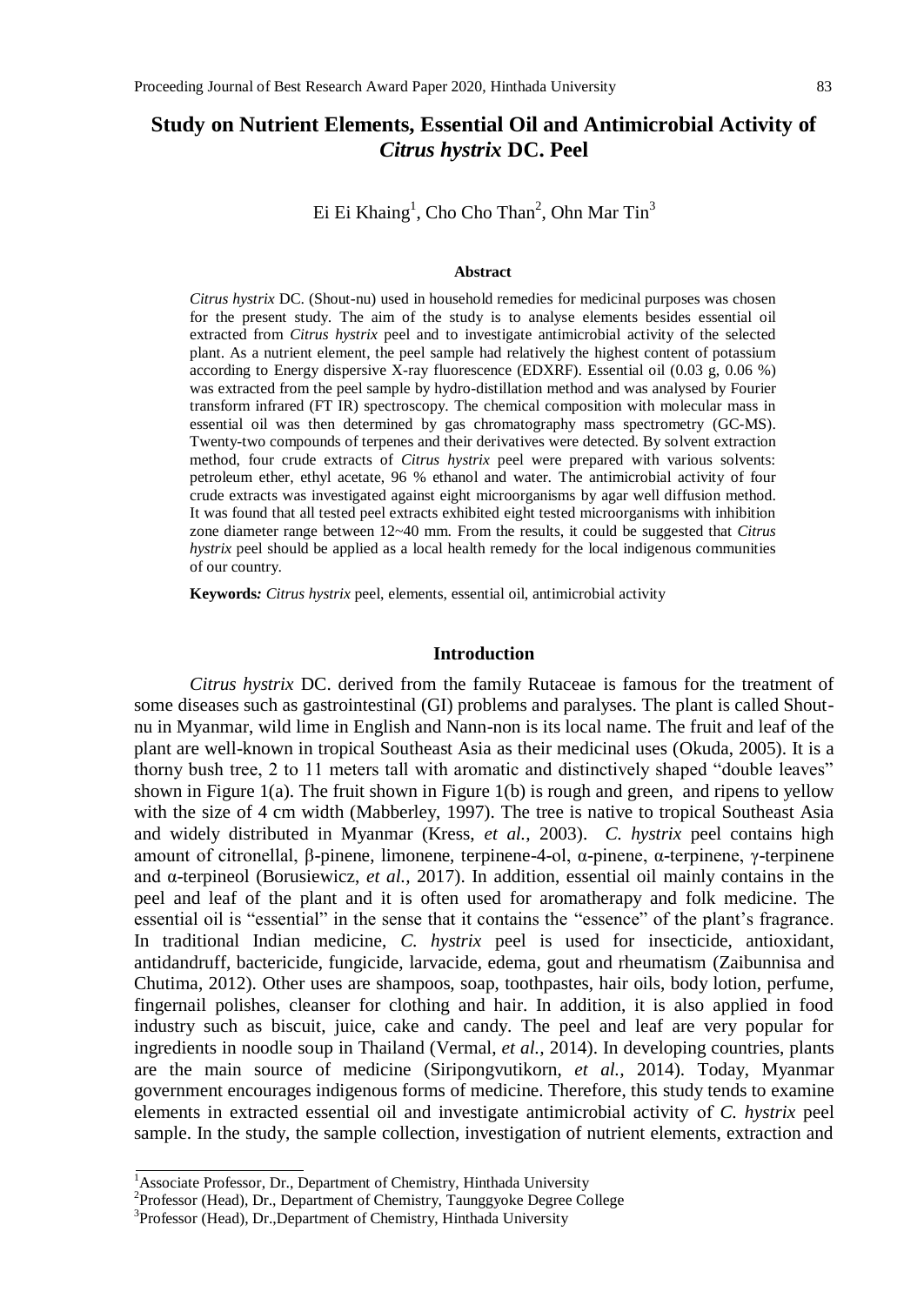identification of essential oil, preparation of various crude extracts and screening of antimicrobial activity from the peel sample have been carried out.



Figure (1) (a) *C. hystrix* plant (b) *C. hystrix* fruit

#### **Materials and Methods**

#### **Plant Materials**

*C. hystrix* peels were collected from Myanaung Township, Ayeyarwady Region. The plant was identified at Department of Botany, Hinthada University. The sample was washed, cleaned and dried at room temperature for three weeks. Then the dried sample was powdered and stored in an air-tight container.

## **Elemental Analysis of** *C. hystrix* **Peel by EDXRF Spectrometry**

Elemental analysis of *C. hystrix* Peel was analysed by Energy dispersive X-ray fluorescence spectrometer (Shimadzu's EDX-7000/8000) at Monywa University. The dried powder sample was fabricated into pellets by using pellet making machine. It can analyze the elements from sodium to uranium. The individual elements comprising in the sample re-emit their own characteristic X-rays. The X-rays are detected by using semiconductor detector [Si (Li)] which permits multi-element, simultaneous analysis.

#### **Extraction of Essential Oil from** *C. hystrix* **Peel by Hydro-distillation Method**

The fresh *C. hystrix* peel (50 g) was distilled with deionized water (400 mL) in Clevenger apparatus for 48 h. After the hydro-distillation, the essential oil was collected as hydrosol form and then separated two layers of immiscible liquids: water and oil were partitioned with petroleum ether in a separating funnel. The petroleum ether soluble portion was taken and dried with anhydrous sodium sulphate followed by filteration. The yield percentage of the essential oil was calculated.

#### **Characterization of Essential Oil Extracted from** *C. hystrix* **Peel**

The functional group of essential oil extracted from *C. hystrix* peel was analyzed by Fourier transform infrared (FT IR) spectroscopy and the chemical composition with molecular mass was determined by gas chromatography mass spectrometry (GC-MS).

### **Preparation of Crude Extracts of** *C. hystrix* **Peel by Solvent Extraction Method**

The dried powdered sample (50 g) was extracted with petroleum ether (PE), ethyl acetate (EtOAc), 96 % ethanol (EtOH) 500 mL in separated conical flask for three weeks at the room temperature and filtered. Water extract of the peel sample was prepared by boiling 50 g of the sample with 500 mL of distilled water for 6 h and filtered. The filtrates were concentrated by rotary evaporator to get crude extracts. The yield % of these extracts was determined and then stored in the refrigerator for the screening of antimicrobial activity.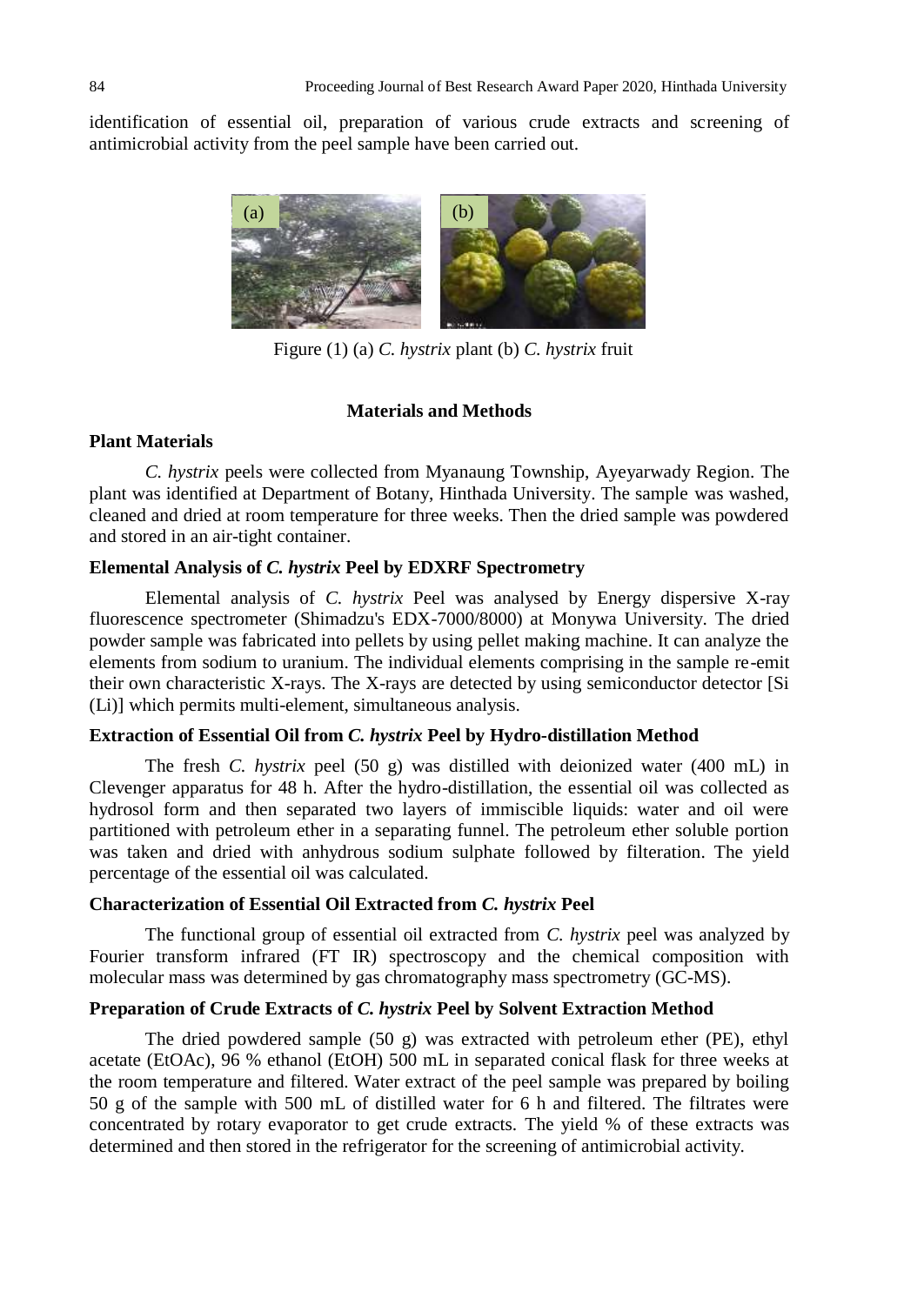#### *In Vitro* **Study on the Antimicrobial Activity of** *C. hystrix* **Peel by Agar Well Diffusion Method**

Agar well diffusion method was used for the detection of antimicrobial activity of four crude extracts from *C. hystrix* peel. The test procedure was as follows: the extracts (1 g each) were dissolved in 1 mL of their respective solvents; petroleum ether, ethyl acetate, 96 % ethanol and water, and introduced into sterile petri dishes for testing eight cultural microbial strains: *Escherichia coli* AHU5436, *Bacillus subtilis* IFO90571, *Bacillus pumilus*  IFO90571, *Candida albicans* NITE09542, *Pseudomonas fluorescens* IFO94307, *Staphylococcus aureus* AHU8465, *Agrobacterium tumefaciens* NITE09678 and *Malassezia furfur* UY. The microbial suspension from test broth was streaked evenly into three places on the surface of assay medium agar plates with sterile cotton swab. After inoculation, the assay medium had dried for 5 min, the agar well was made with 8 mm sterile cork borer from each agar. Then, the wells were filled with test sample (extracts) to be tested. The assay medium in absence of microorganisms was utilized as negative control and culture with microorganisms was positive control, and antibiotics chloramphenicol was also used as standard for the study. After overnight incubation at 27  $\degree$ C, the zones of inhibition diameter including 8 mm well were measured.

#### **Results and Discussion**

#### **EDXRF Analysis of** *C. hystrix* **Peel**

Under vacuum condition, EDXRF spectra of *C. hystrix* peel sample was shown in Figure 2 and Table 1. In *C. hystrix* peel, potassium (K) peak was also the most prominent and so it showed potassium was the highest content of the peel sample. Calcium (Ca), sulphur (S), phosphorus (P), iron (Fe), copper (Cu), manganese (Mn) and zinc (Zn) were minor component in the sample. From the result, it could be deduced that *C. hystrix* peel may support for human health. From this study, physicochemical properties of the peel sample was studied by the investigation of elemental content and it retards the growth of bacteria.



Figure (2) EDXRF spectrum of *C. hystrix* peel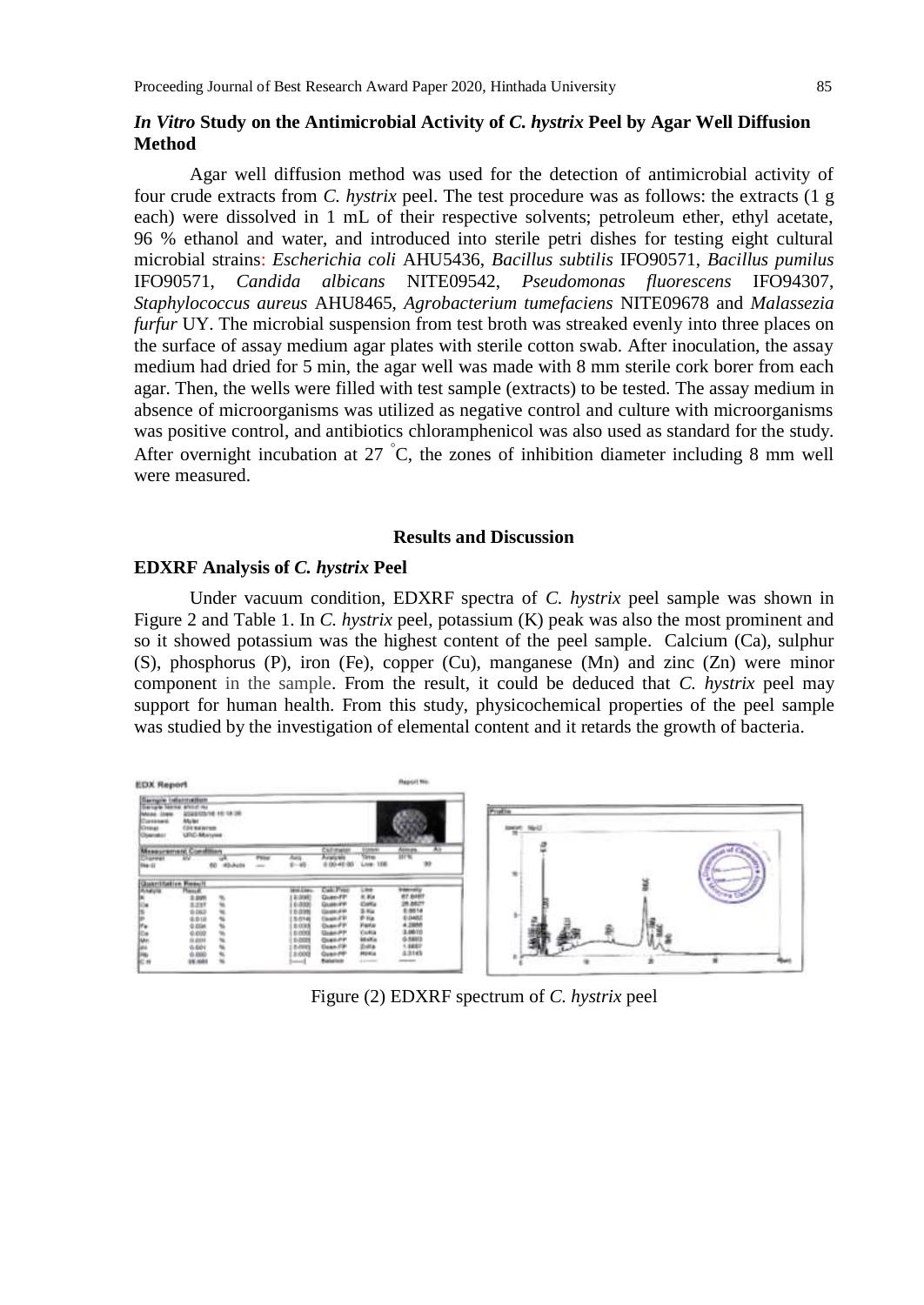| No. |     | Element Relative Abundance (%) |
|-----|-----|--------------------------------|
| 1.  | K   | 0.995                          |
| 2.  | Ca  | 0.237                          |
| 3.  | S   | 0.062                          |
| 4.  | P   | 0.010                          |
| 5.  | Fe  | 0.004                          |
| 6.  | Cu  | 0.002                          |
| 7.  | Mn  | 0.001                          |
| 8.  | Zn  | 0.001                          |
| 9.  | C/H | 98.689                         |

Table (1) Elemental Analysis of *C. hystrix* Peel by EDXRF

### **Extraction and Characterization of Essential Oil from** *C. hystrix* **Peel by Modern Techniques**

The fresh peel sample of *C. hystrix* was extracted by hydro-distillation method with deionized water in Clevenger apparatus and yielded colourless essential oil (0.03 g, 0.06 %). It was identified by modern methods: FT IR spectroscopy and GC-MS spectrometry. According to FT IR spectrum of essential oil, the following groups could be assigned (Figure 3). The O-H bending modes are not vibrational modes because they couple with the vibrations of adjacent groups. The absorption bands at 2960 cm<sup>-1</sup>, 2924 cm<sup>-1</sup>, 2857 cm<sup>-1</sup> showed symmetric and asymmetric C-H stretching of aliphatic hydrocarbon due to methyl and methylene group. The stretching vibration of  $C=O$  for ketone was exhibited at 1723 $cm^{-1}$ . Bending vibration of C=C alkene group showed at  $1482 \text{ cm}^{-1}$ . The absorption of  $1377 \text{ cm}^{-1}$ showed asymmetric bending of methyl group. Branching on the carbon atoms adjacent to the oxygen usually lead to splitting of the C-O-C band. Isopropyl ether shows a triplet structure in the 1121cm<sup>-1</sup> region (Sliverstein, 1991). In addition, the GC-MS analysis of essential oil could be deduced as containing twenty-two compounds with these respective retention time (RT). These compounds could be assigned as  $\alpha$ , 4-dimethyl-3-cyclohexene-1-acetaldehyde (RT: 4.515 min), 3,7-dimethyl-1,6-octadien-3-ol (linalool) (RT: 4.860 min), p-menth-1(7)-en-9-ol (RT: 5.243 min), dl-isopulegol (RT: 5.569 min), terpinen-4-ol (RT: 6.060 min), L-αterpineol (RT: 6.260 min), geraniol (RT: 6.873 min), 3,7-dimethyl-6-octenoic acid (citronellic acid) (RT: 7.859 min),  $(1\alpha - 3\beta - 4\beta)$ - p-menthane-3,8-diol (RT: 8.181 min), α- copaene (RT: 8.561 min), γ- muurolene (RT: 8.710 min), caryophyllene (RT: 9.163 min), 1,5,9,9-tetramethyl-1,4,7-cycloundecatriene (RT: 9.612 min), β-copaene (RT: 9.919 min), 1,2,4A,5,6,8A-hexahydro-4,7-dimethyl-1-(1-methylethyl)-naphthalene (α-muurolene) (RT: 10.340 min), 4-ethenyl-α,α-4-trimethyl-3-(1-methylethenyl)-[1R-(1α,3α,4β)]- cyclohexanemethanol (RT: 10.735 min), nerolidol 2 (RT: 10.805 min), γ-eudesmol (RT: 11.740 min), 1,2,3,4,4A,5,6,8A-octahydro-α,α-4a,8-tetramethyl-(2R-cis)-2-naphthalenemethanol (RT: 12.028 min), tetradecanoic acid (RT: 16.074 min), phytol (RT: 18.583 min) and Bis-(2 ethylhexyl) pathalate (RT: 26.641min) in figures 4 (a) to (v) and table (2). From the results of FT IR and GC-MS spectral data, it was concluded that extracted essential oil from the peel sample includes terpenes and their derivatives are used for the treatment of some diseases such as cancer, inflammatory and neuro disorder. Therefore, it would be suggested that *C. hystrix* peel may be used as alternative medicine.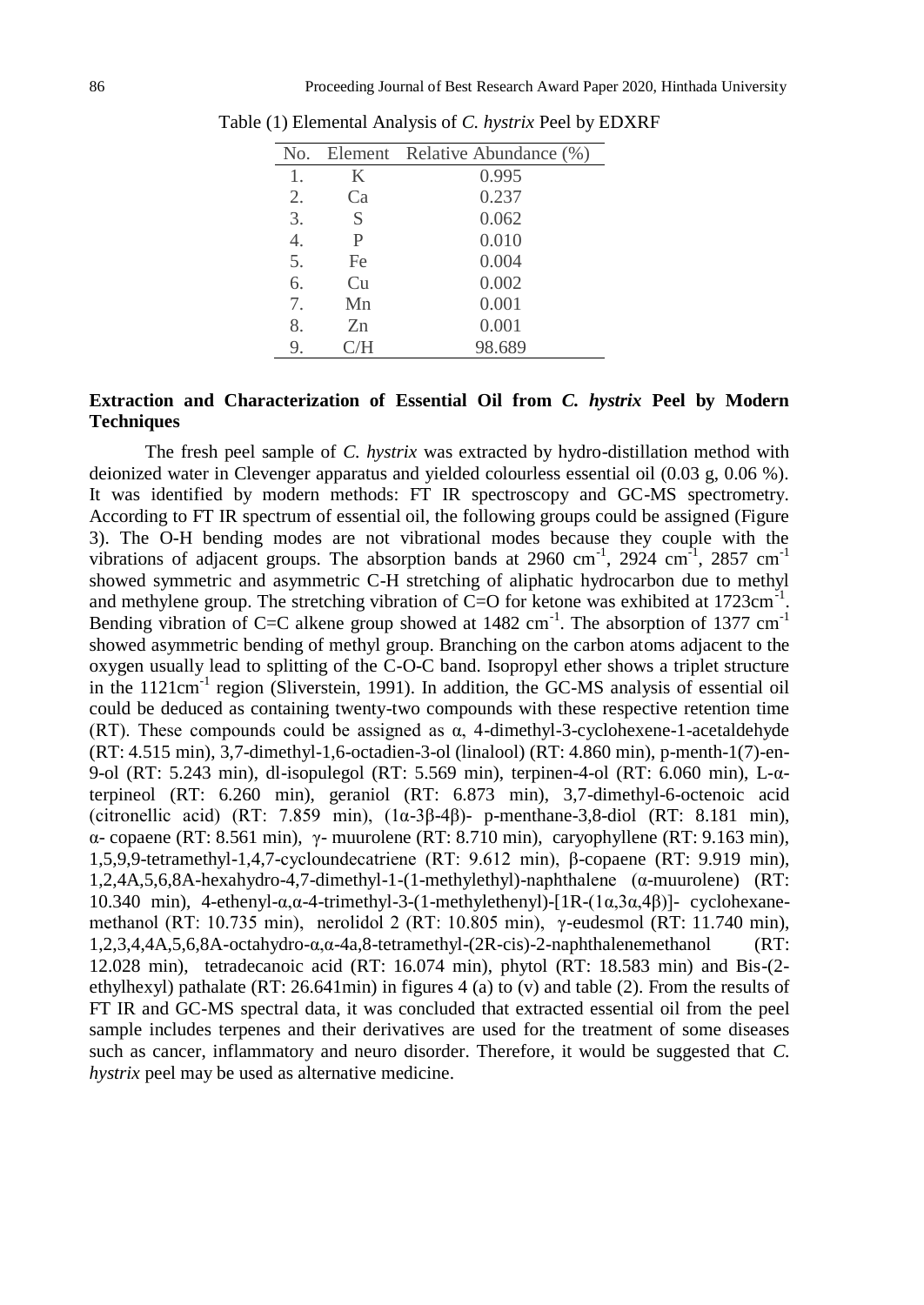

Figure (3) FT IR spectrum of essential oil from *C. hystrix* peel



Figure (4.a) GC-MS spectrum of compound 1 from essential oil at RT 4.515 min



Figure (4.c) GC-MS spectrum of compound 3 from essential oil at RT 5.243 min



Figure (4.e) GC-MS spectrum of compound 5 from essential oil at RT 6.060 min



Figure (4.b) GC-MS spectrum of compound 2 from essential oil at RT 4.860 min



Figure (4.d) GC-MS spectrum of compound 4 from essential oil at RT 5.569 min



Figure (4.f) GC-MS spectrum of compound 6 from essential oil at RT 6.260 min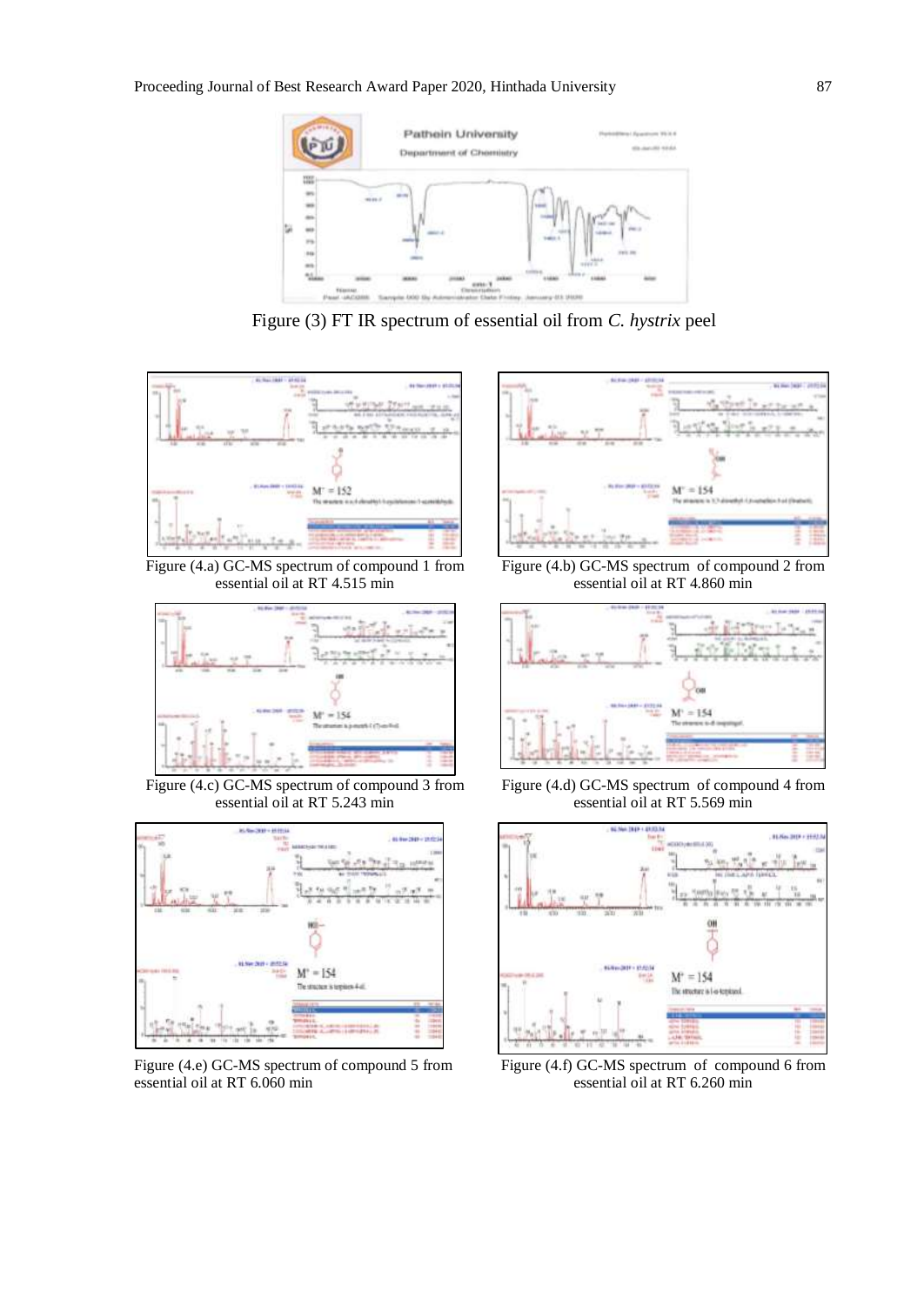

Figure (4.g) GC-MS spectrum of compound 7 from essential oil at RT 6.873 min



Figure (4.i) GC-MS spectrum of compound 9 from essential oil at RT 8.181 min



Figure (4.k) GC-MS spectrum of compound 11 from essential oil at RT 8.710 min



Figure (4.m) GC-MS spectrum of compound 13 from essential oil at RT 9.612 min



Figure (4.h) GC-MS spectrum of compound 8 from essential oil at RT 7.859 min



Figure (4.j) GC-MS spectrum of compound 10 from essential oil at RT 8.561min



Figure (4.l) GC-MS spectrum of compound12 from essential oil at RT 9.163 min



Figure (4.n) GC-MS spectrum of compound 14 from essential oil at RT 9.919 min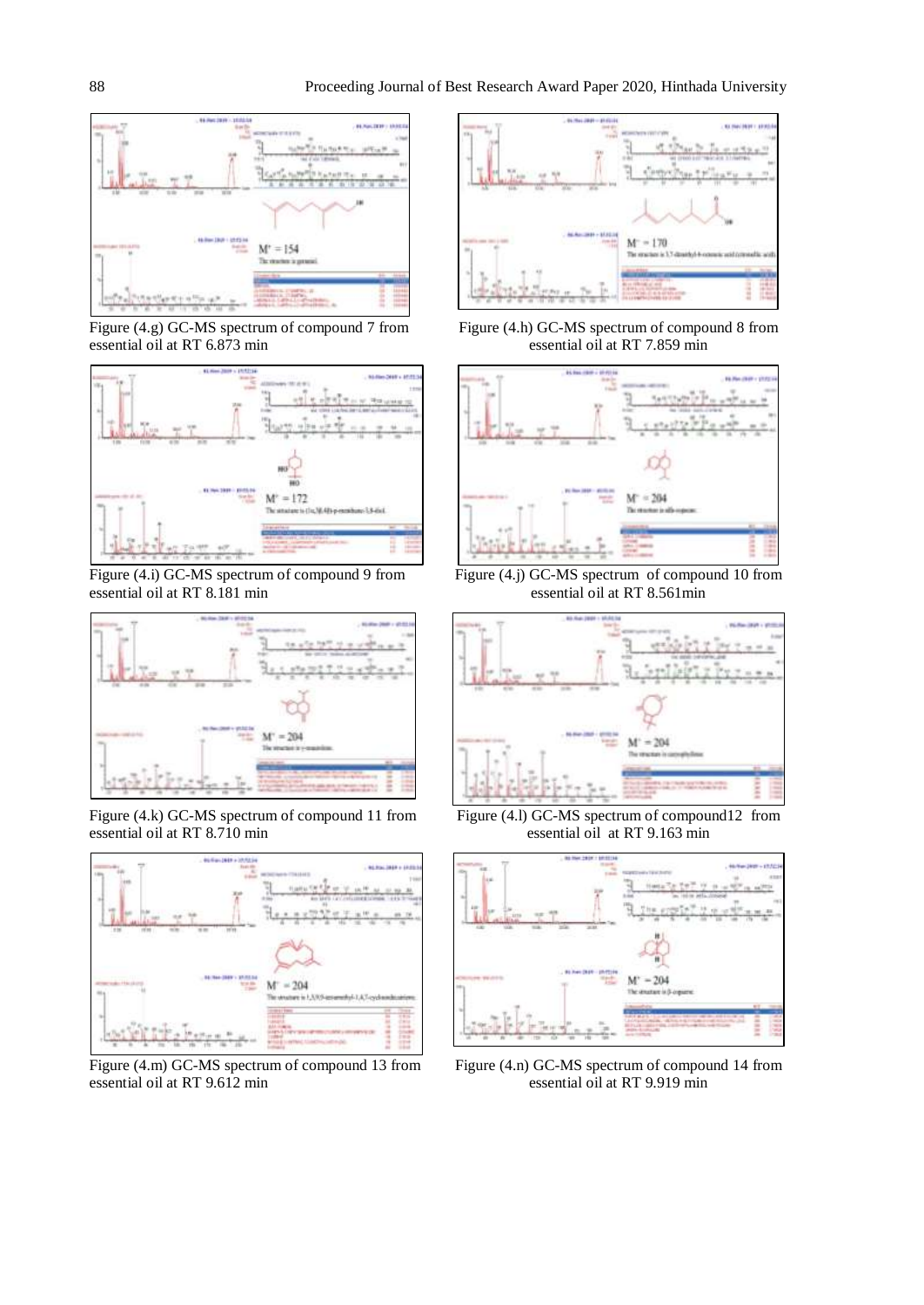

Figure (4.o) GC-MS spectrum of compound from essential oil at RT 10.340 min



Figure (4.q) GC-MS spectrum of compound17 from essential oil at RT 10.805 min



Figure (4.s) GC-MS spectrum of compound19 from essential oil at RT 12.028 min



Figure (4.u) GC-MS spectrum of compound 21 from essential oil at RT 18.583 min



15 Figure (4.p) GC-MS spectrum of compound 16 from essential oil at RT 10.735min



Figure (4.r) GC-MS spectrum of compound 18 from essential oil at RT 11.740 min



Figure (4.t) GC-MS spectrum of compound 20 from essential oil at RT 16.074 min



Figure (4.v) GC-MS spectrum of compound 22 from essential oil at RT 26.641 min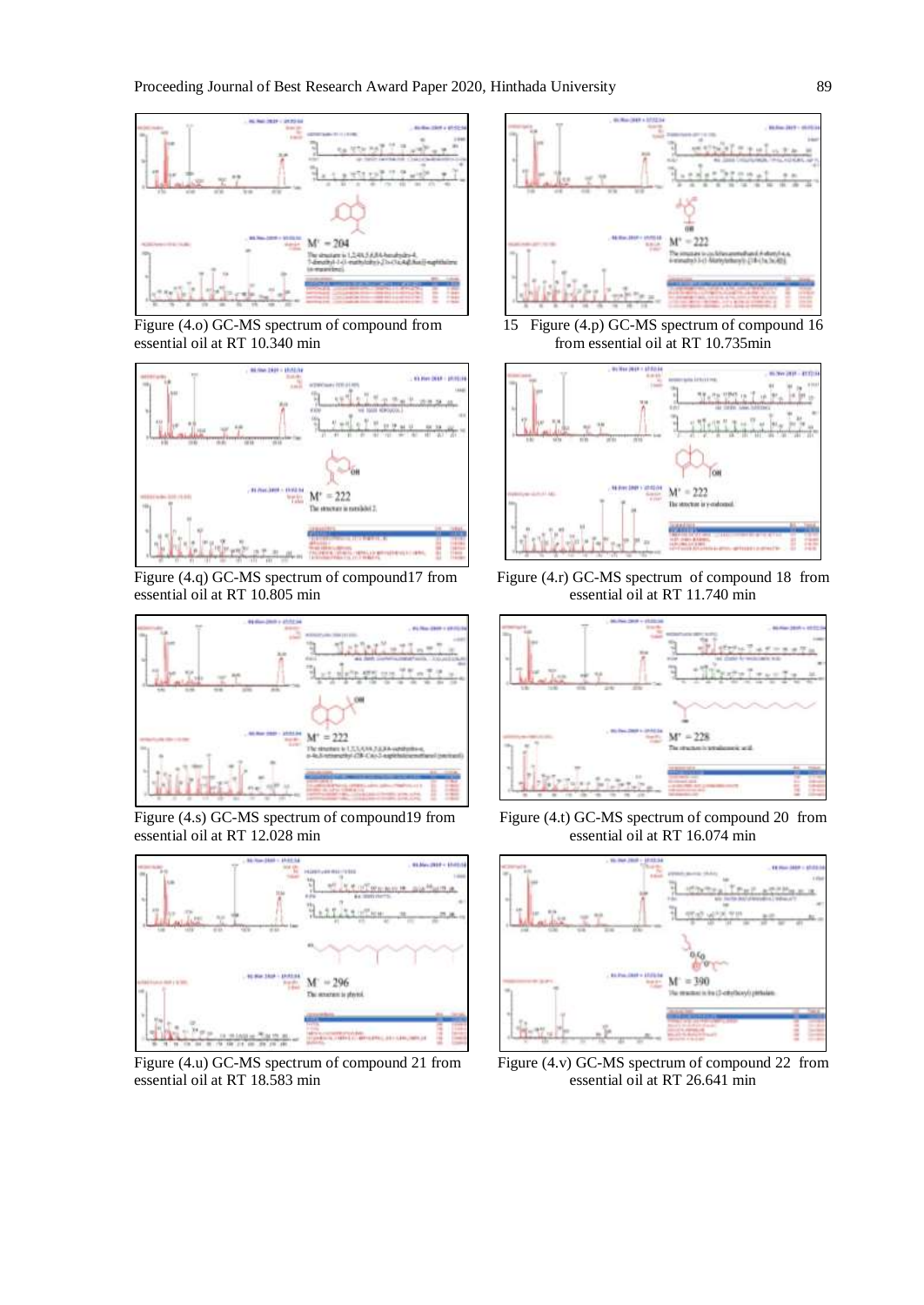| Compd.<br>(s)    | Name                                                                                                        | Structure | Molecular<br>weight | Formula           | RT<br>(min) |
|------------------|-------------------------------------------------------------------------------------------------------------|-----------|---------------------|-------------------|-------------|
| $\mathbf{1}$     | $\alpha$ , 4-dimethyl-3-<br>cyclohexene-1-<br>acetaldehyde                                                  |           | 152                 | $C_{10}H_{16}O$   | 4.515       |
| $\sqrt{2}$       | 3,7-dimethyl-1,6-<br>octadien-3-ol (linalool)                                                               | HO        | 154                 | $C_{10}H_{18}O$   | 4.860       |
| $\mathfrak{Z}$   | $p$ -menth-1(7)-en-9-ol                                                                                     |           | 154                 | $C_{10}H_{18}O$   | 5.243       |
| $\overline{4}$   | dl-isopulegol                                                                                               | OН        | 154                 | $C_{10}H_{18}O$   | 5.569       |
| $\mathfrak s$    | terpinen-4-ol                                                                                               | HO,       | 154                 | $C_{10}H_{18}O$   | 6.060       |
| 6                | $L$ - $\alpha$ -terpineol                                                                                   |           | 154                 | $C_{10}H_{18}O$   | 6.260       |
| $\boldsymbol{7}$ | geraniol                                                                                                    |           | 154                 | $C_{10}H_{18}O$   | 6.873       |
| $8\,$            | 3,7-dimethyl-6-octenoic<br>acid (citronellic acid)                                                          | OH        | 170                 | $C_{10}H_{18}O_2$ | 7.859       |
| 9                | $(1\alpha-3\beta-4\beta) - p$ -<br>menthane-3,8-diol                                                        |           | 172                 | $C_{10}H_{20}O_2$ | 8.181       |
| 10               | $\alpha$ -copaene                                                                                           |           | 204                 | $C_{15}H_{24}$    | 8.561       |
| 11               | $\gamma$ - muurolene                                                                                        |           | 204                 | $C_{15}H_{24}$    | 8.710       |
| 12               | caryophyllene                                                                                               |           | 204                 | $C_{15}H_{24}$    | 9.163       |
| 13               | 1,5,9,9-tetramethyl-1,4,7-<br>cycloundecatriene                                                             |           | 204                 | $C_{15}H_{24}$    | 9.612       |
| 14               | $\beta$ -copaene                                                                                            |           | 204                 | $C_{15}H_{24}$    | 9.919       |
| 15               | 1,2,4A,5,6,8A-hexahydro-<br>$4,7$ -dimethyl-1- $(1-$<br>methylethyl)-naphthalene ( $\alpha$ -<br>muurolene) |           | 204                 | $C_{15}H_{24}$    | 10.340      |

Table (2) The Twenty-two Compounds detected by GC-MS in Essential Oil from *C. hystrix*  Peel at Different Retention Times (RT)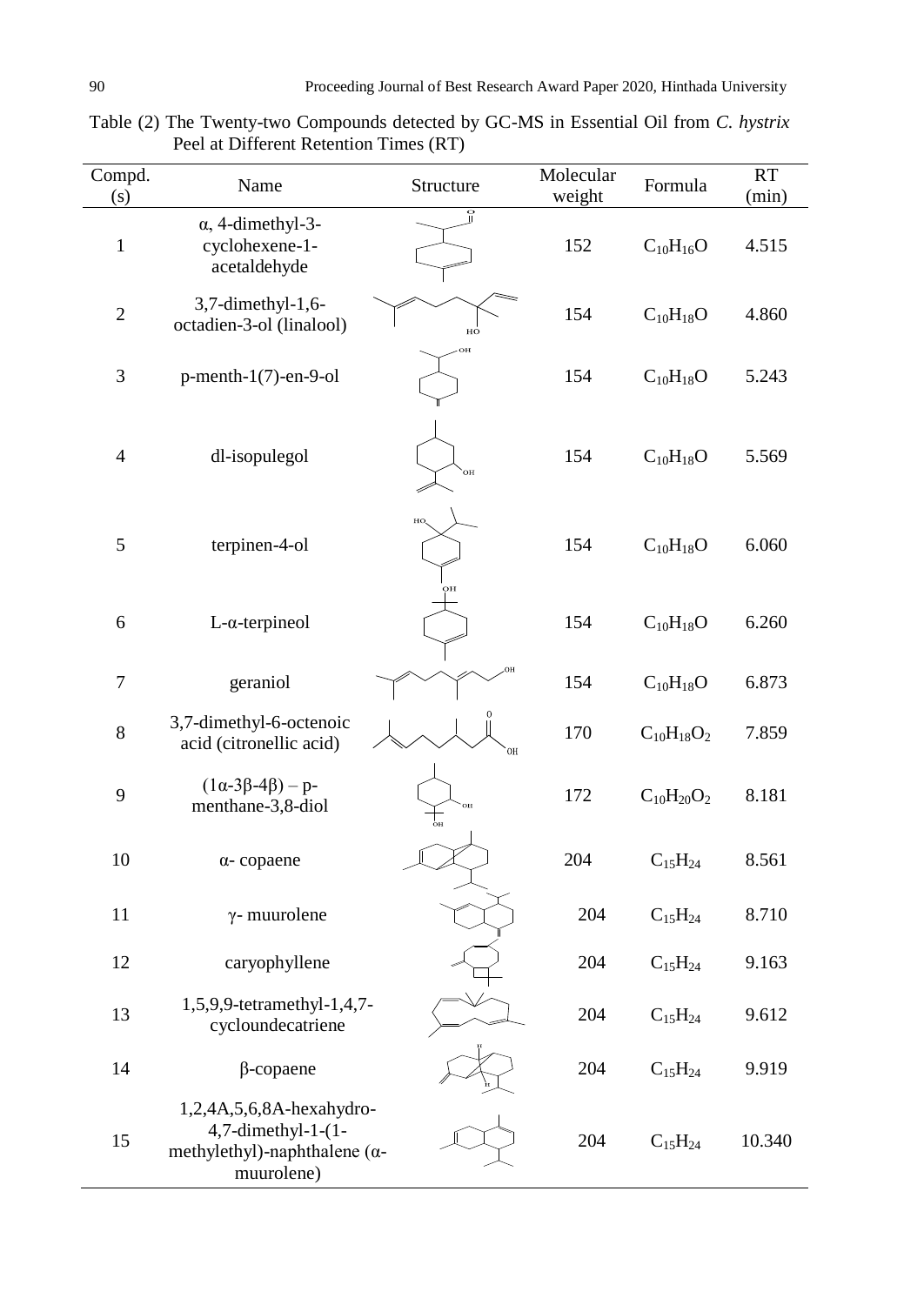|    |                                                                                                                                                | (Cont <sup>2</sup> d) |     |                   |        |
|----|------------------------------------------------------------------------------------------------------------------------------------------------|-----------------------|-----|-------------------|--------|
| 16 | $4$ -ethenyl- $\alpha$ , $\alpha$ -4-trimethyl-3-<br>$(1$ -methylethenyl)- $[1R-(1\alpha,$<br>$3\alpha$ , 4 $\beta$ )]-<br>cyclohexanemethanol | òн                    | 222 | $C_{15}H_{26}O$   | 10.735 |
| 17 | nerolidol 2                                                                                                                                    | OН                    | 222 | $C_{15}H_{26}O$   | 10.805 |
| 18 | $\gamma$ -eudesmol                                                                                                                             |                       | 222 | $C_{15}H_{26}O$   | 11.740 |
| 19 | $1, 2, 3, 4, 4A, 5, 6, 8A-$<br>octahydro- $\alpha$ , $\alpha$ -4a, 8-<br>tetramethyl- $(2R\text{-cis})$ -2-<br>naphthalenemethanol             |                       | 222 | $C_{15}H_{26}O$   | 12.028 |
| 20 | tetradecanoic acid                                                                                                                             | 0H                    | 228 | $C_{14}H_{28}O_2$ | 16.074 |
| 21 | phytol                                                                                                                                         |                       | 296 | $C_{20}H_{40}O$   | 18.583 |
| 22 | is-(2-ethylhexyl) pathalate                                                                                                                    |                       | 390 | $C_{24}H_{38}O_4$ | 26.641 |

 $Compd. (s) = Compounds$ 

### **Screening of Antimicrobial Activity of** *C. hystrix* **Peel Extracts by Agar Well Diffusion Method**

The dried peel powder collected from Myanaung Township, Ayeyarwady Region was extracted with various solvents and the yield % of PE extract (3.00 %), EtOAC extract (5.20 %), 96 % EtOH extract (10.60 %) and water extract (13.20 %) were obtained respectively. These four crude extracts were tested with eight microorganisms such as *Escherichia coli*  AHU5436, *Bacillus subtilis* IFO90571, *Bacillus pumilus* IFO90571, *Candida albicans*  NITE09542, *Pseudomonas fluorescens* IFO94307, *Staphylococcus aureus* AHU8465, *Agrobacterium tumefaciens* NITE09678 and *Malassezia furfur* UY. The eight tested microorganisms obtained from the source of NITE & Kyowa Hakko Co. Ltd., Japan, Pharmaceutical Research Development (PRD), Ministry of Technology and University of Yangon (UY) were cultured at Biotechnology and Development Center (BDC) of Pathein University and then tested at Department of Chemistry, Hinthada University. The microorganism species used in the test are responsible for typhoid, GI tract infection, diarrhea, septicemia, crown gall disease, food poisoning, dandruff, seborrheic dermatitis and abscess in skin, mouth, nose. The measurable inhibition zone diameter of crude extracts showed the degree of antimicrobial activity (Fig. 5).

From the results given in Table 3, it was observed that all four crude extracts of the *C. hystrix* peel exhibited inhibition zone diameters range between 12~40 mm against eight tested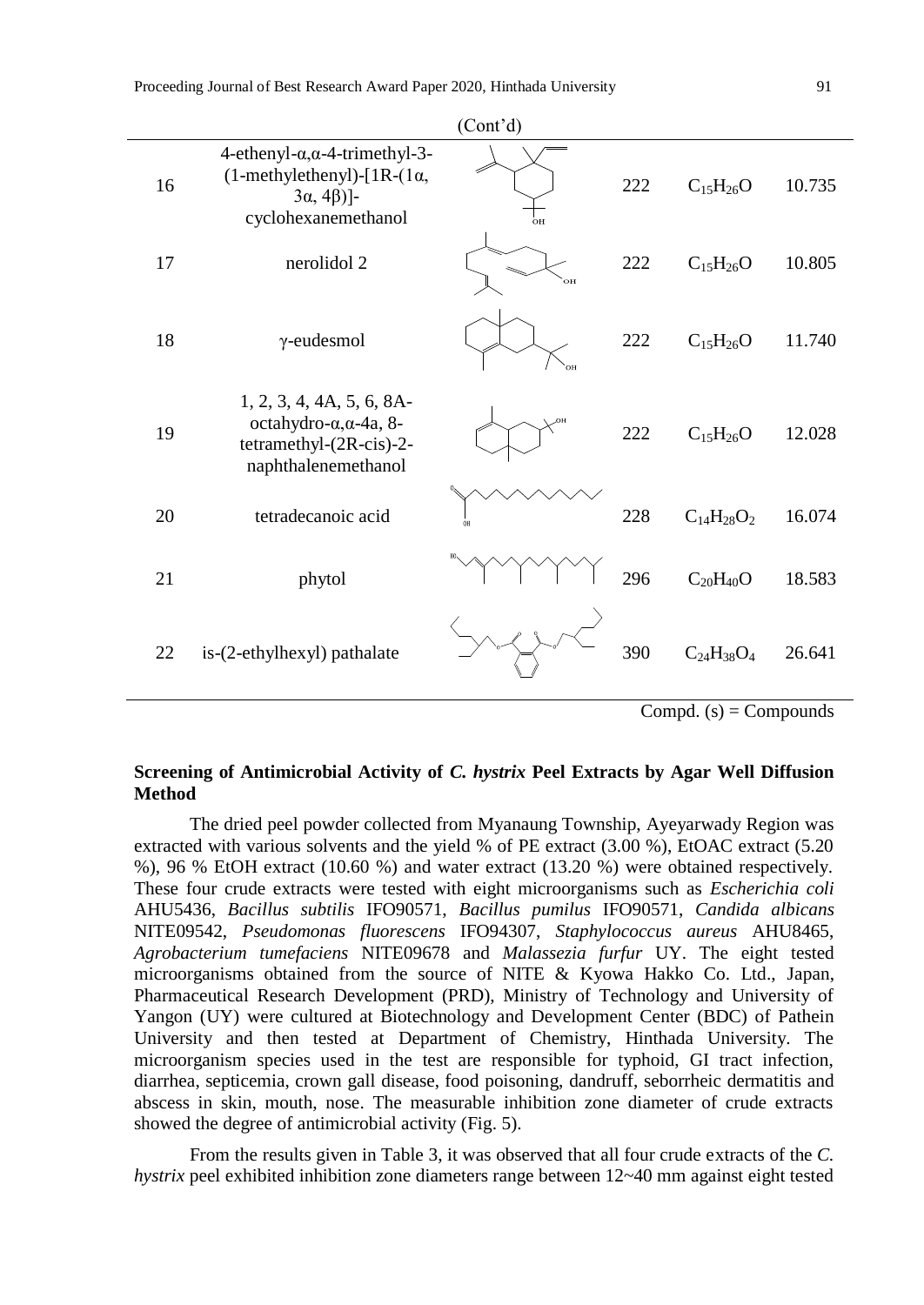microorganisms*.* Thus, it may be effectively used as active remedy for this treatment of their related diseases and fungal infection.



Figure (5) Inhibition zones of four extracts of *C. hystrix* peel against eight microorganisms

| Table (3) Inhibition Zone Diameters of Four Crude Extracts from C. hystrix Peel |  |  |  |  |  |
|---------------------------------------------------------------------------------|--|--|--|--|--|
|                                                                                 |  |  |  |  |  |

|                                     | Inhibition Zone Diameters (mm) of Test Samples |         |                      |                  |      |  |  |
|-------------------------------------|------------------------------------------------|---------|----------------------|------------------|------|--|--|
| Microorganisms*                     | <b>PE</b>                                      | EtOAc   | 96 % EtOH            | H <sub>2</sub> O | Std. |  |  |
|                                     | Extract                                        | Extract | Extract              | Extract          |      |  |  |
| Escherichia coli AHU5436            | 32                                             | 33      | 36                   | 39               | 42   |  |  |
| <b>Bacillus subtilis IFO90571</b>   | 32                                             | 35      | 39                   | 40               | 42   |  |  |
| <b>Bacillus pumilus IFO90571</b>    | 31                                             | 30      | 33                   | 35               | 40   |  |  |
| Candida albicans NITE09542          | 31                                             | 32      | 34                   | 37               | 40   |  |  |
| Pseudomonas fluorescens IFO94307    | 32                                             | 30      | 34                   | 22               | 17   |  |  |
| Staphylococcus aureus AHU8465       | 32                                             | 29      | 30                   | 29               | 20   |  |  |
| Agrobacterium tumefaciens           | 16                                             | 12      | 18                   | 19               | 21   |  |  |
| <b>NITE09678</b>                    |                                                |         |                      |                  |      |  |  |
| Malassezia furfur UY                | 30                                             | 31      | 33                   | 33               | 35   |  |  |
| $Std. = Chloramphenicol (standard)$ |                                                |         | Agar well $-$ (8 mm) |                  |      |  |  |

10 mm-14 mm (+), 15mm-19 mm (++), 20 mm-above (+++)

(+) = low activity,  $(++)$  = medium activity,  $(++)$  = high activity

Tested microorganisms – From the source of NITE & Kyowa Hakko Co. Ltd., Japan, Pharmaceutical Research Development (PRD), Ministry of Technology and University of Yangon (UY)  $*$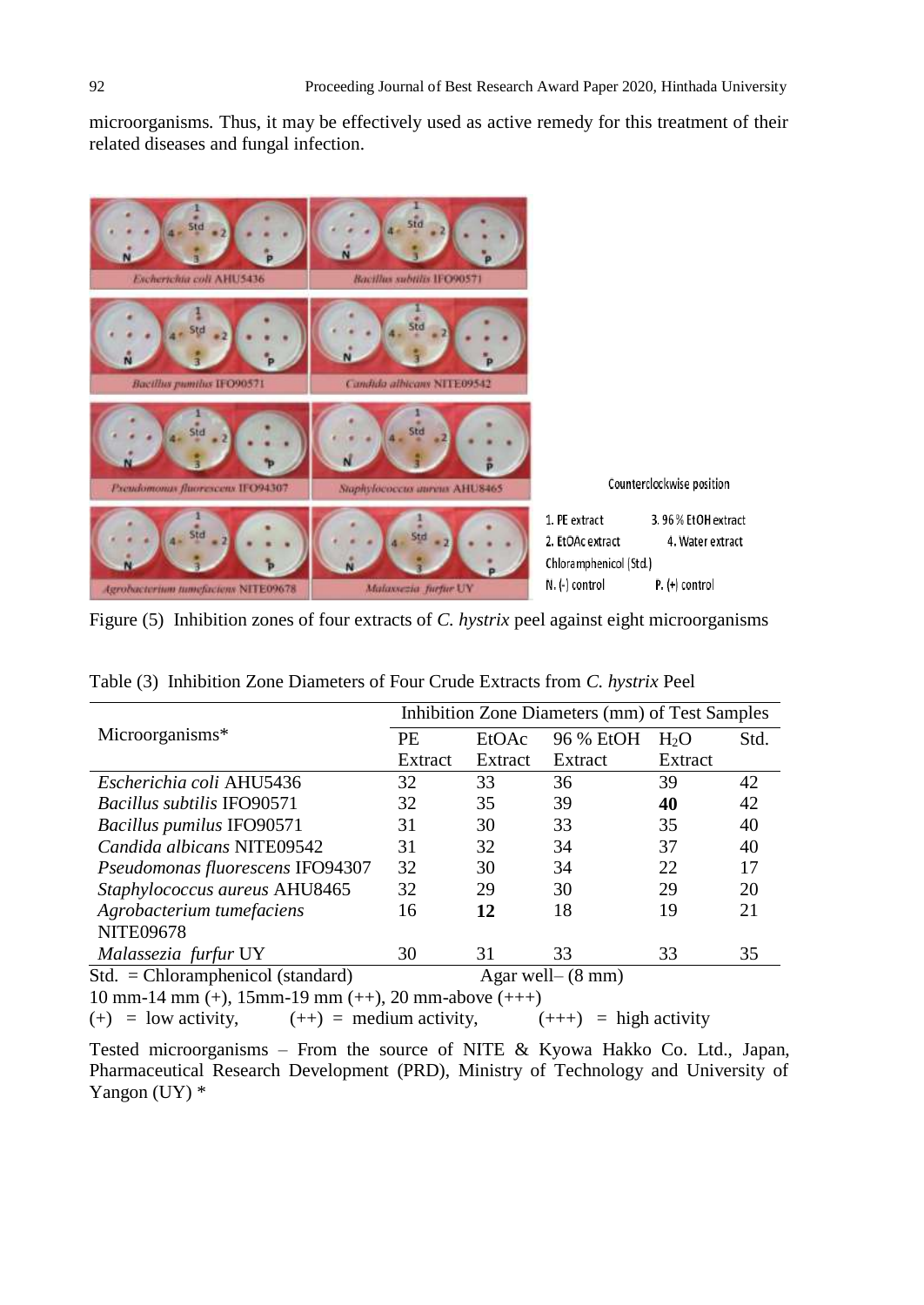#### **Conclusion**

From EDXRF spectrum, the sample of *C. hystrix* peel had relatively the highest content of potassium whereas minor components of calcium, sulphur, phosphorous, iron, copper, manganese and zinc were observed. Colourless essential oil (0.03 g, 0.06 %) was obtained from *C. hystrix* peel by the hydro-distillation method. The functional groups contained in the essential oil could be determined by FT IR spectroscopy. In addition, GC-MS analysis of essential oil could be deduced as α, 4-dimethyl-3-cyclohexene-1-acetaldehyde (RT: 4.515 min), 3,7-dimethyl-1,6-octadien-3-ol (linalool) (RT: 4.860 min), p-menth-1(7)-en-9-ol (RT: 5.243 min), dl-isopulegol (RT: 5.569 min), terpinen-4-ol (RT: 6.060 min), L-αterpineol (RT: 6.260 min), geraniol (RT: 6.873 min), 3,7-dimethyl-6-octenoic acid (citronellic acid) (RT: 7.859 min),  $(1\alpha - 3\beta - 4\beta)$ - p-menthane-3,8-diol (RT: 8.181 min),  $\alpha$ copaene (RT: 8.561 min), γ- muurolene (RT: 8.710 min), caryophyllene (RT: 9.163 min), 1,5,9,9-tetramethyl-1,4,7-cycloundecatriene (RT: 9.612 min), β-copaene (RT: 9.919 min), 1,2,4A,5,6,8A-hexahydro-4,7-dimethyl-1-(1-methylethyl)-naphthalene (α-muurolene) (RT: 10.340 min), 4-ethenyl-α,α-4-trimethyl-3-(1-methylethenyl)-[1R-(1α,3α,4β)]- cyclohexanemethanol (RT: 10.735 min), nerolidol 2 (RT: 10.805 min), γ-eudesmol (RT: 11.740 min),  $1,2,3,4,4A,5,6,8A-octahydro-α,α-4a,8-tetramethyl-(2R-cis)-2-naphthalenemethanol$ 12.028 min), tetradecanoic acid (RT: 16.074 min), phytol (RT: 18.583 min) and Bis-(2 ethylhexyl) pathalate (RT: 26.641min). Crude extracts were prepared from *C. hystrix* peel using PE, EtOAc, 96 % EtOH and water as their solvent polarity. These extracts were used to test the antimicrobial activity.

Screening of antimicrobial activity of various crude extracts such as PE, EtOAc, EtOH and H<sub>2</sub>O extracts from *C. hystrix* peel sample was also investigated by employing agar well diffusion method against eight tested microorganisms responsible for typhoid, GI tract infection, diarrhea, septicemia, crown gall disease, food poisoning, dandruff, seborrheic dermatitis and abscess in skin, mouth, nose. It was observed that all the extracts of *C. hystrix* peel exhibited inhibition zone diameters between 12~40 mm against eight tested microorganisms.

Based on the findings of present study it may be concluded that *C. hystrix* peel possesses valuable essential oil as well as significant antimicrobial activity. In addition, some nutrient elements were found in the peel sample. In fact, the selected Myanmar medicinal plant, *C. hystrix* peel may be used in herbal formulation for maintaining health and preventing from pathogenic microorganisms. The result of this study is an encouragement for further work that will lead to pharmacological analysis of the essential oils extracted from the selected plant.

#### **Acknowledgements**

We would like to express our heartfelt thanks to Pro-Rector, Dr Nilar Myint, and Pro-Rector, Dr Mar Lar, Hinthada University, for giving permission to report this research paper. We would also like to extend our gratitude to Dr Thi Thi Aye, Professor, Department of Chemistry, Hinthada University, for her enthusiastic reading as well as supporting in this research. We deeply thank the responsible and honorable persons of the best research paper award seminar and the research journal, Hinthada University, for giving opportunity to publish this paper and the faculty members of our Department.

#### **References**

Borusiewicz, M., Trojanowska, D., Paluchowska, P. Janeczko, Z., Petitjean, M. W. and Budak, A., (2017). "Cytostatic, Cytotoxic, and Antibacterial Activities of Essential Oil Isolated from *Citrus hystrix*". *Science Asia,* vol .43, pp.96-106